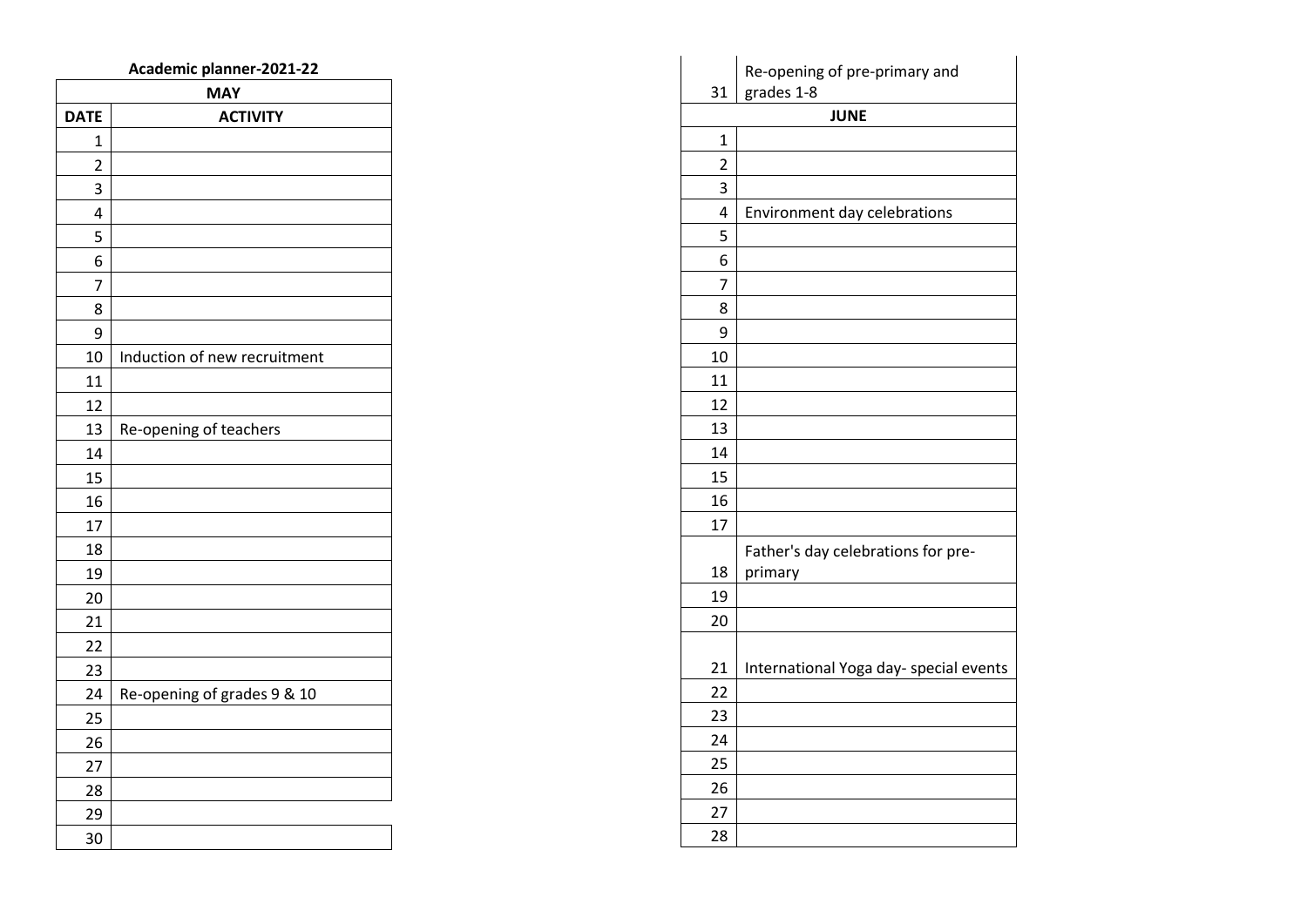| 29             |                           |
|----------------|---------------------------|
| 30             |                           |
|                | <b>JULY</b>               |
| $\overline{1}$ | Doctor's day celebrations |
| $\overline{2}$ | Student council elections |
| 3              |                           |
| 4              |                           |
| 5              |                           |
| 6              |                           |
| 7              |                           |
| 8              |                           |
| 9              | Investiture ceremony      |
| 10             |                           |
| 11             |                           |
| 12             |                           |
| 13             |                           |
| 14             |                           |
| 15             |                           |
| 16             | PA-1 starts               |
| 17             |                           |
| 18             |                           |
| 19             |                           |
| 20             |                           |
| 21             | Holiday- Barkid           |
| 22             |                           |
| 23             |                           |
| 24             |                           |
| 25             |                           |
| 26             |                           |
| 27             | PA-1 ends                 |
| 28             |                           |
| 29             |                           |
| 30             |                           |

| 31             |                               |  |
|----------------|-------------------------------|--|
| <b>AUGUST</b>  |                               |  |
| 1              |                               |  |
| $\overline{2}$ |                               |  |
| 3              |                               |  |
| 4              |                               |  |
| 5              |                               |  |
| 6              |                               |  |
| 7              |                               |  |
| 8              |                               |  |
| 9              |                               |  |
| 10             |                               |  |
| 11             |                               |  |
| 12             |                               |  |
| 13             |                               |  |
| 14             |                               |  |
| 15             | Independence Day celebrations |  |
| 16             |                               |  |
| 17             |                               |  |
| 18             |                               |  |
| 19             |                               |  |
| 20             | Holiday- varamahalakshmi      |  |
| 21             |                               |  |
| 22             |                               |  |
| 23             |                               |  |
| 24             |                               |  |
| 25             |                               |  |
| 26             |                               |  |
| 27             |                               |  |
|                | Social studies competitons-   |  |
| 28             | culmination day               |  |
| 29             |                               |  |
| 30             |                               |  |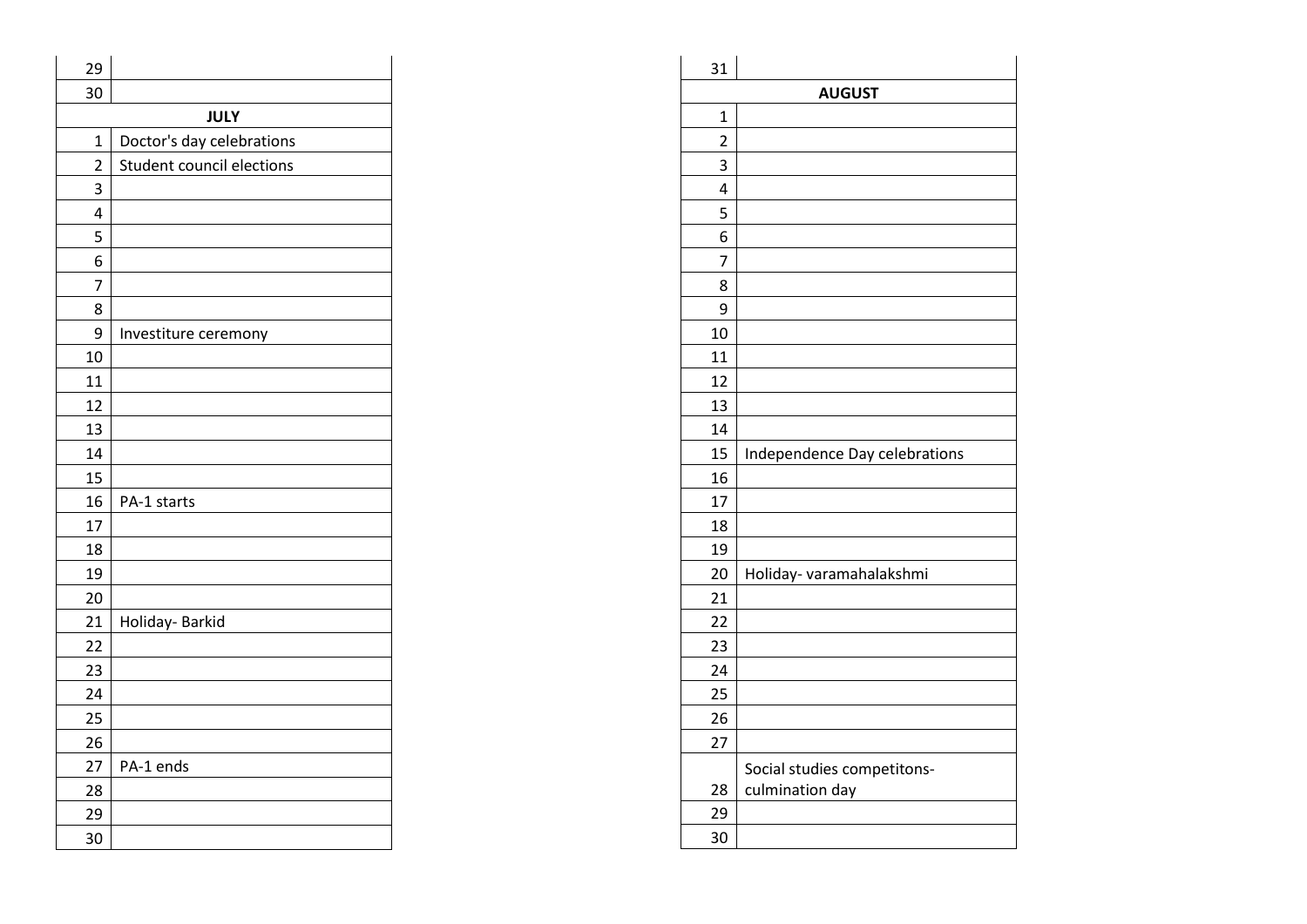| 31               |                              |  |
|------------------|------------------------------|--|
| <b>SEPTEMBER</b> |                              |  |
| $\mathbf{1}$     |                              |  |
| $\overline{2}$   |                              |  |
| 3                | Teachers' day special events |  |
| 4                |                              |  |
| 5                |                              |  |
| 6                |                              |  |
| 7                |                              |  |
| 8                |                              |  |
| 9                |                              |  |
| 10               | Holiday - Ganesh Chaturthi   |  |
| 11               |                              |  |
| 12               |                              |  |
| 13               |                              |  |
| 14               | Hindi Diwas - special event  |  |
| 15               |                              |  |
| 16               |                              |  |
| 17               | PA-2 starts                  |  |
| 18               |                              |  |
| 19               |                              |  |
| 20               |                              |  |
| 21               |                              |  |
| 22               |                              |  |
| 23               |                              |  |
| 24               |                              |  |
| 25               |                              |  |
| 26               |                              |  |
| 27               | PA-2 ends                    |  |
| 28               |                              |  |
| 29               |                              |  |
| 30               |                              |  |
| <b>OCTOBER</b>   |                              |  |

| $\mathbf{1}$   |                                     |  |
|----------------|-------------------------------------|--|
| $\overline{2}$ | Holiday- Gandhi Jayanti             |  |
| 3              | Dussehra Break                      |  |
| 4              |                                     |  |
| 5              |                                     |  |
| 6              |                                     |  |
| 7              |                                     |  |
| 8              |                                     |  |
| 9              |                                     |  |
| 10             |                                     |  |
| 11             |                                     |  |
| 12             |                                     |  |
| 13             |                                     |  |
| 14             |                                     |  |
| 15             |                                     |  |
| 16             |                                     |  |
| 17             |                                     |  |
| 18             | School reopens after Dussehra Break |  |
| 19             |                                     |  |
| 20             |                                     |  |
| 21             |                                     |  |
| 22             |                                     |  |
| 23             |                                     |  |
| 24             |                                     |  |
| 25             |                                     |  |
| 26             |                                     |  |
| 27             |                                     |  |
| 28             |                                     |  |
| 29             |                                     |  |
| 30             | Annual sports day                   |  |
| 31             |                                     |  |
|                | <b>NOVEMBER</b>                     |  |
| $\mathbf 1$    | Kannada Rajyotsava                  |  |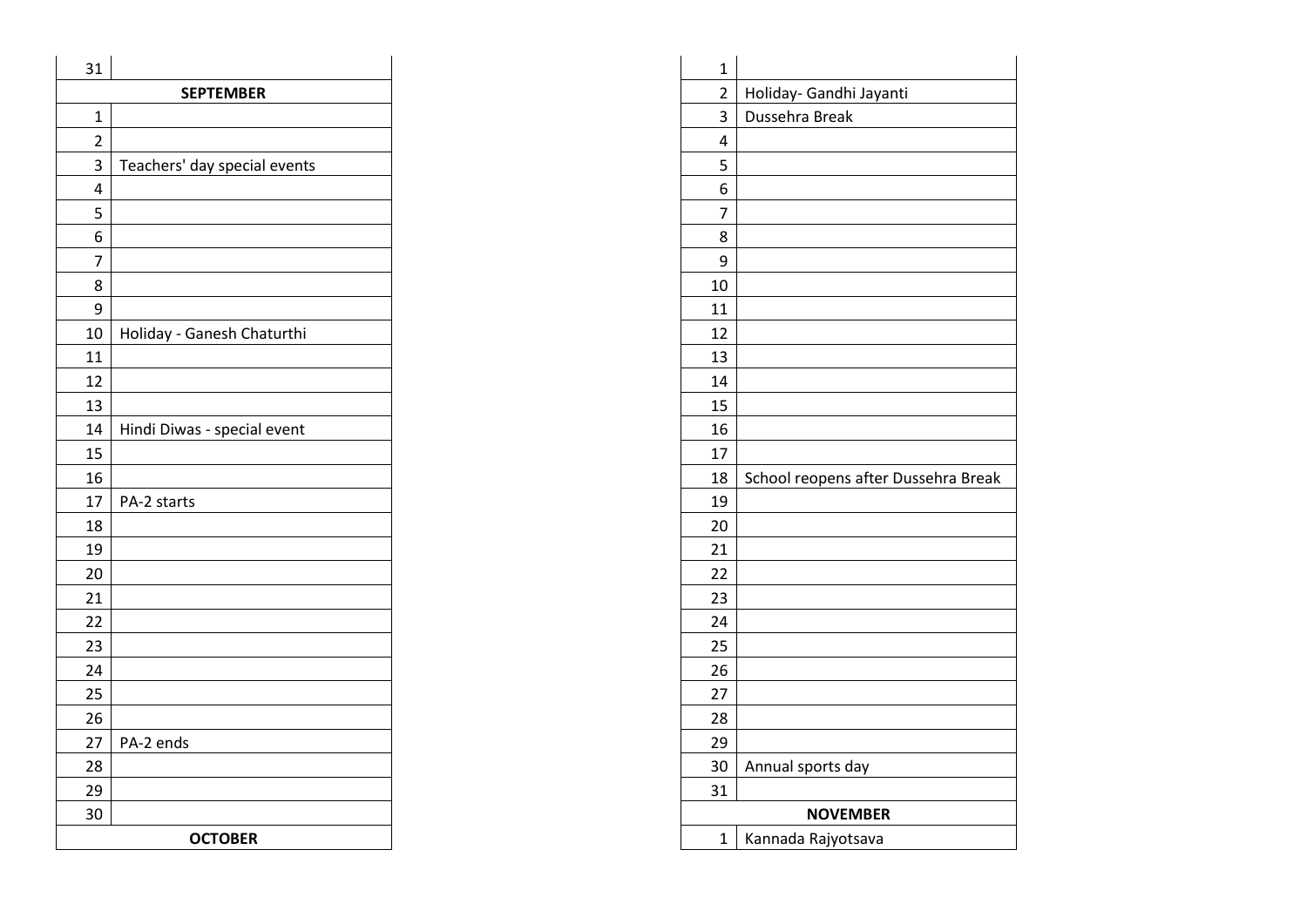| $\overline{2}$ | Diwali break                      |  |
|----------------|-----------------------------------|--|
| 3              |                                   |  |
| 4              |                                   |  |
| 5              |                                   |  |
| 6              |                                   |  |
| 7              |                                   |  |
| 8              | School reopens after Diwali Break |  |
| 9              |                                   |  |
| 10             |                                   |  |
| 11             |                                   |  |
| 12             |                                   |  |
| 13             |                                   |  |
| 14             | Children's day special assembly   |  |
| 15             |                                   |  |
| 16             |                                   |  |
| 17             |                                   |  |
| 18             |                                   |  |
| 19             |                                   |  |
| 20             |                                   |  |
| 21             |                                   |  |
| 22             |                                   |  |
| 23             |                                   |  |
| 24             |                                   |  |
| 25             |                                   |  |
| 26             |                                   |  |
| 27             |                                   |  |
|                | Kannada Rajyotsava special        |  |
| 28             | celebrations                      |  |
| 29             |                                   |  |
| 30             |                                   |  |
|                | <b>DECEMBER</b>                   |  |
| $\mathbf 1$    |                                   |  |
| $\overline{2}$ |                                   |  |

| 3              | PA-3 starts                    |  |
|----------------|--------------------------------|--|
| 4              |                                |  |
| 5              |                                |  |
| 6              |                                |  |
| $\overline{7}$ |                                |  |
| 8              |                                |  |
| 9              |                                |  |
| 10             |                                |  |
| 11             |                                |  |
| 12             |                                |  |
| 13             | PA-3 ends                      |  |
| 14             |                                |  |
| 15             |                                |  |
| 16             |                                |  |
| 17             |                                |  |
| 18             |                                |  |
| 19             |                                |  |
| 20             |                                |  |
| 21             |                                |  |
|                | Maths competitions culmination |  |
| 22             | events                         |  |
| 23             |                                |  |
| 24             |                                |  |
| 25             | Christmas vacation starts      |  |
| 26             |                                |  |
| 27             |                                |  |
| 28             |                                |  |
| 29             |                                |  |
| 30             |                                |  |
| 31             |                                |  |
| <b>JANUARY</b> |                                |  |
| 1              |                                |  |
| $\overline{2}$ |                                |  |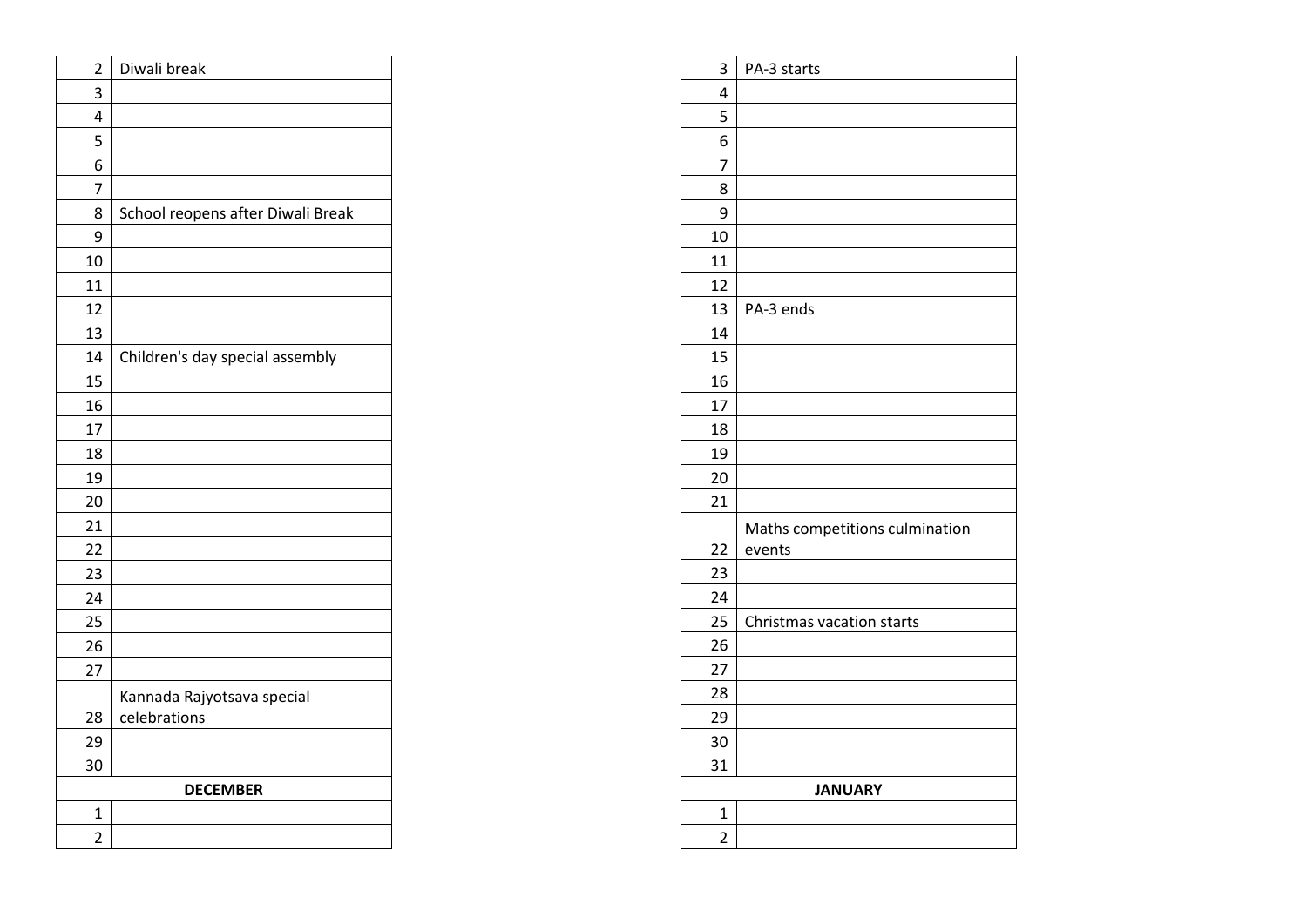| 3                       | School reopens after Christmas break |
|-------------------------|--------------------------------------|
| 4                       |                                      |
| 5                       |                                      |
| 6                       |                                      |
| $\overline{7}$          |                                      |
| 8                       |                                      |
| 9                       |                                      |
| 10                      |                                      |
| 11                      |                                      |
| 12                      |                                      |
| 13                      |                                      |
| 14                      | Holiday-Pongal                       |
| 15                      |                                      |
| 16                      |                                      |
| 17                      |                                      |
| 18                      |                                      |
| 19                      |                                      |
| 20                      |                                      |
| 21                      |                                      |
| 22                      |                                      |
| 23                      |                                      |
| 24                      |                                      |
| 25                      |                                      |
| 26                      | Republic Day celebrations            |
| 27                      |                                      |
| 28                      |                                      |
| 29                      | Virtual showcase- E-Synergy          |
| 30                      |                                      |
| 31                      |                                      |
|                         | <b>FEBRUARY</b>                      |
| $\mathbf{1}$            |                                      |
| $\overline{\mathbf{c}}$ |                                      |
| $\overline{3}$          |                                      |

| 4              |                                     |  |  |
|----------------|-------------------------------------|--|--|
| 5              |                                     |  |  |
| 6              |                                     |  |  |
| 7              |                                     |  |  |
| 8              |                                     |  |  |
| 9              |                                     |  |  |
| 10             |                                     |  |  |
| 11             |                                     |  |  |
| 12             |                                     |  |  |
| 13             |                                     |  |  |
| 14             |                                     |  |  |
| 15             |                                     |  |  |
| 16             |                                     |  |  |
| 17             |                                     |  |  |
| 18             | Final exams for grades 8 & 9 starts |  |  |
| 19             |                                     |  |  |
| 20             |                                     |  |  |
| 21             |                                     |  |  |
| 22             |                                     |  |  |
| 23             |                                     |  |  |
| 24             |                                     |  |  |
| 25             |                                     |  |  |
|                | Science competitions-culmination    |  |  |
| 26             | day                                 |  |  |
| 27             |                                     |  |  |
| 28             | Final exams for grades 8 & 9 ends   |  |  |
|                | <b>MARCH</b>                        |  |  |
| $\overline{1}$ | Holiday-Mahashivrathri              |  |  |
| $\overline{2}$ |                                     |  |  |
| 3              |                                     |  |  |
| 4              |                                     |  |  |
| 5              |                                     |  |  |
| 6              |                                     |  |  |